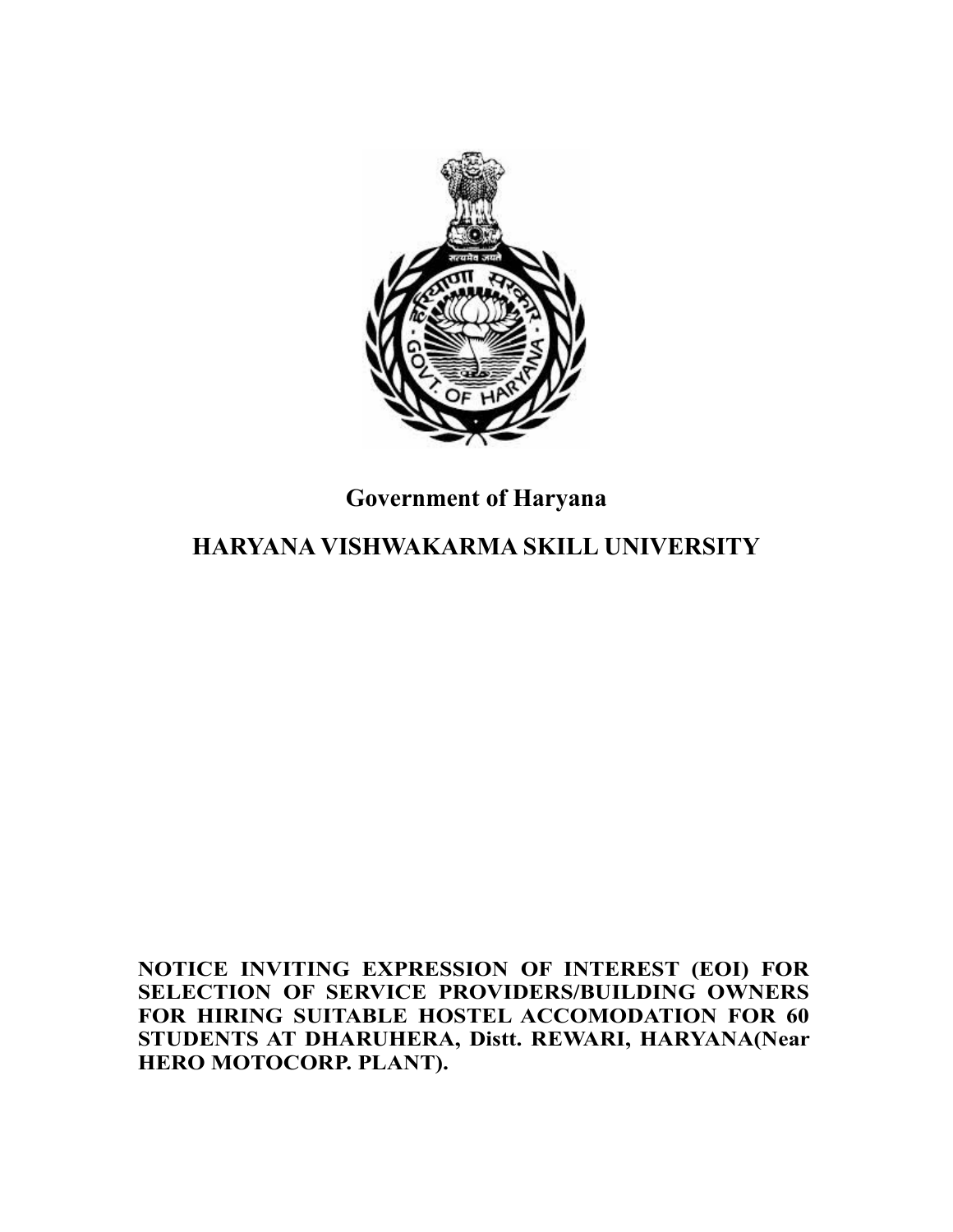# **Important Information Sheet**

| <b>Event</b>                                                          | <b>Particulars</b>                                                                                                                                     |
|-----------------------------------------------------------------------|--------------------------------------------------------------------------------------------------------------------------------------------------------|
| Date of publication of Notice<br>for<br><b>Expression Of Interest</b> | 17.08.17                                                                                                                                               |
| Last date and time for Bid<br>submission                              | 28.08.17 at 14:00 Hrs.                                                                                                                                 |
| Date & Time of Opening of<br><b>Technical Bids.</b>                   | 28.08.17 at 15:00 Hrs.                                                                                                                                 |
| Date of Expert Committee Visit to<br><b>Proposed Hostel Premises</b>  | 29.08.17                                                                                                                                               |
| Date for opening of Financial Bids                                    | 30.08.17 at 11:00 Hrs.                                                                                                                                 |
| Place of Submission of EOI                                            | Office of the Registrar,<br>Haryana Vishwakarma Skill<br>University, Room No. 202,<br>HIPA Complex, Plot $-76$ ,<br>Sector $-18$ , Gurugram<br>122001. |
| <b>Contact Person</b>                                                 | Deputy Director,<br>Superintendent.                                                                                                                    |
| <b>Contact Phone Numbers</b>                                          | 0124-234 4669/ 9717370981                                                                                                                              |
| Email id                                                              | simi.hvsu@gmail.com<br>jayant.hvsu@gmail.com                                                                                                           |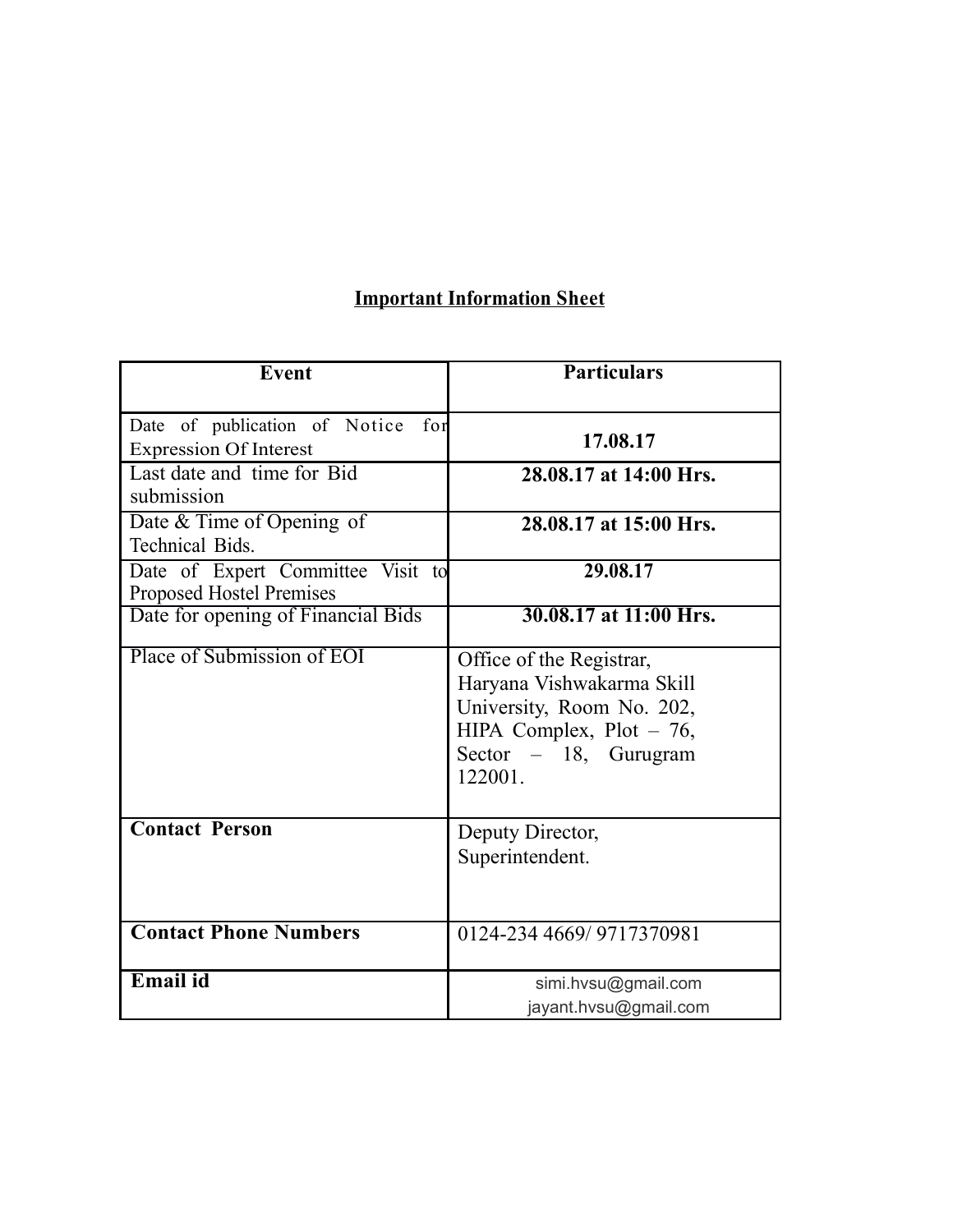# **Government of Haryana**

**NOTICE INVITING EXPRESSION OF INTEREST (EOI) FOR SELECTION OF SERVICE PROVIDERS/BUILDING OWNERS FOR HIRING SUITABLE HOSTEL ACCOMODATION FOR 60 STUDENTS AT DHARUHERA, Distt. REWARI, HARYANA(Near HERO MOTOCORP. PLANT).**

- 1.1 **Introduction:** HVSU, a Haryana Government University, invites bids from Service Providers, Building owners/Agencies eligible(as per terms & conditions and Essential Features of Hostel) to be considered for Engagement as service provider to provide suitable hostel accommodation for 60 students at Dharuhera, distt. Rewari, Haryana(near Hero Motocorp plant) on Monthly Rental Basis.
- 2. **Scope of Works:**
- 2.1 **Brief Scope of work:**

**To provide suitable hostel accomodation for 60 students at Dharuhera, Distt. Rewari, Haryana(near Hero Motocorp plant).**

 **The accommodation must be in good habitable condition, hygienic environment, neat and clean, ample number of bathrooms and**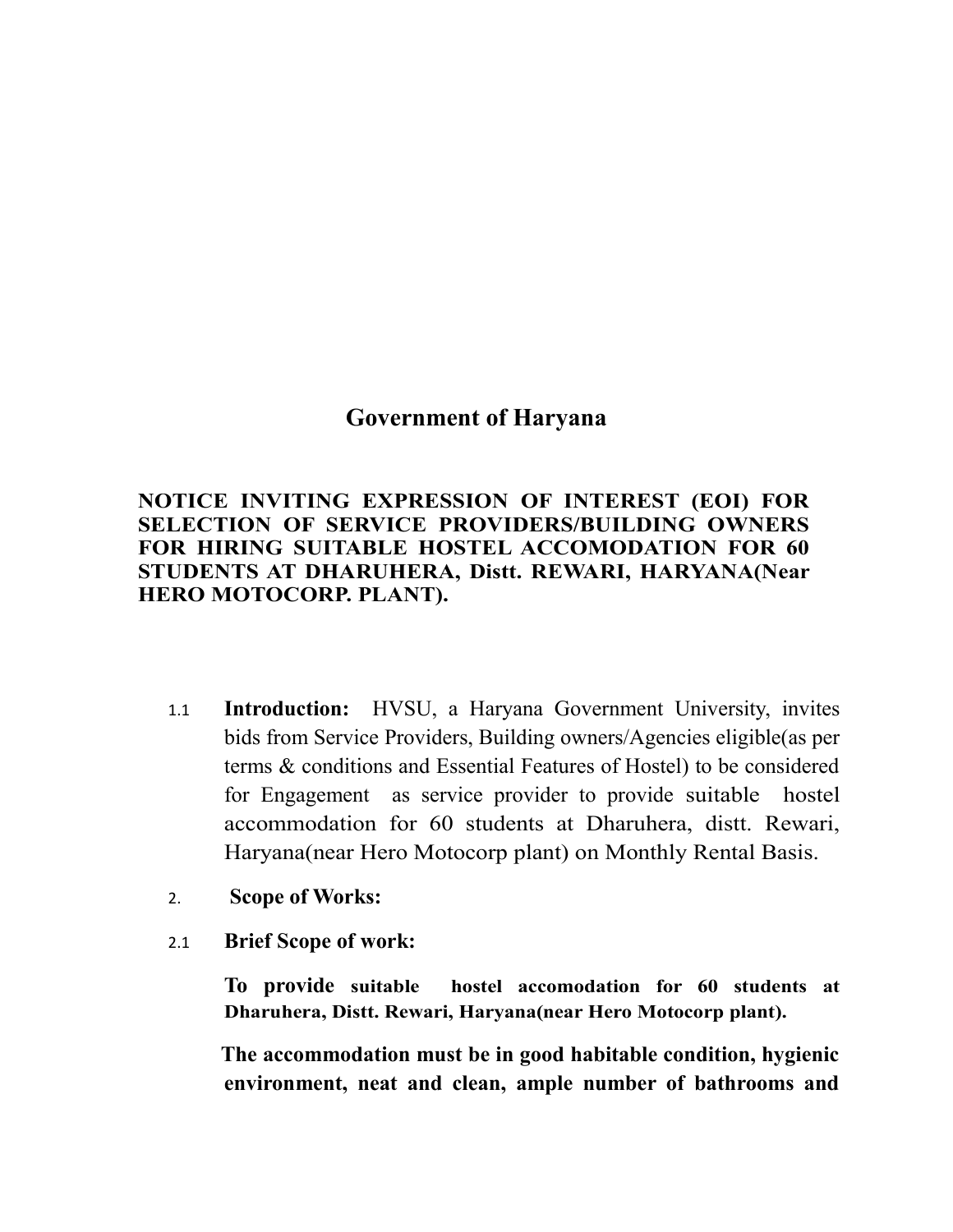**toilets for 60 students on Twin/ Triple sharing. Provision for cooking facilities, dining room, sitting room along with furniture. Proper ventilation, Power & water supply and provision for back up, purified drinking water and Security provision.**

# **TERMS & CONDITIONS**

- 1. Haryana Vishwakarma Skill University is desirous of hiring suitable Buildings / accommodation for Hostel for 60 Students very near to Hero Motocorp. Plant, Dharuhera, on entirely temporary basis initially for a period of ONE year on monthly rent basis. The hostel building is required to accommodate 2-3 students per room.
- 2. The building should have well ventilated and airy rooms with adequate number of wash rooms & toilets properly white washed, painted, neat and clean.
- 3. The adequate sized Rooms should be complete in every respect ie. Fitted with Fans, Tube Lights, Mirrors, Hangers, Almirah-lockable (for each student), normal bathroom fittings, Bed  $(6x3)$  with mattress  $\&$ Pillow, Study Table & Chair other normal furniture, for each student, to be put to immediate use.
- 4. The Building should be ideally located near and around Hero Motocorp. Plant, Dharuhera,; should have proper approach from National Highway; in safe and secure separate premises suitable for hostel.
- 5. No commercial activity other than the Hostel will be carried out on the leased premises.
- 6. Regular water and electricity should be available and necessary standby arrangements would be provided for water & electricity.
- 7. Selected party shall be required to execute a lease agreement containing detailed terms & conditions with HVSU, in accordance with the provisions of the law applicable. The Agreement shall be signed for a period of ONE year which may be extended for a further period on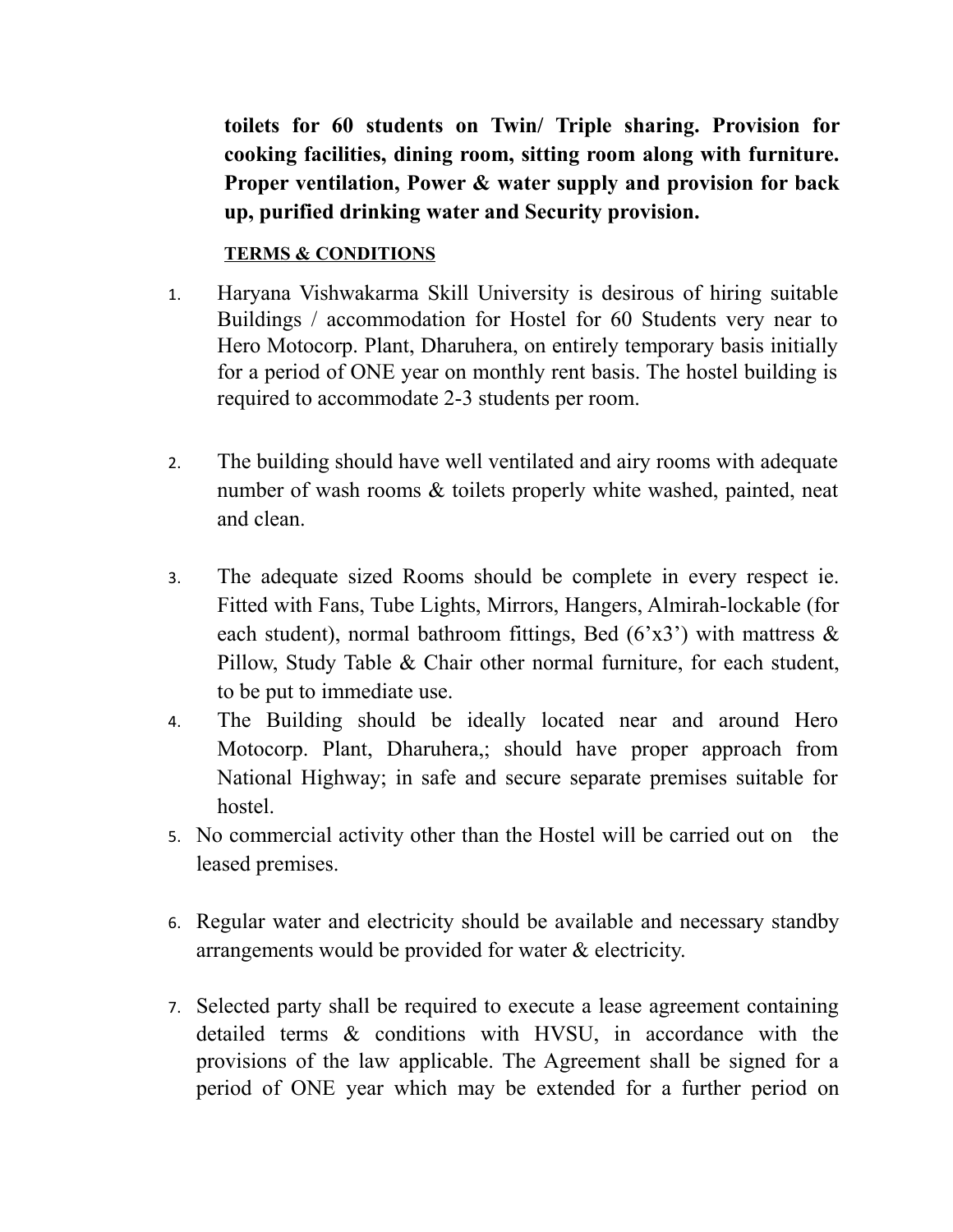mutually agreed terms and conditions on the satisfactory report of the students/University. The selected party has to submit Performance Security  $\omega$  10% of the annual rental value in form of a Bank Guarantee valid for six months after the expiry of the Lease Agreement period. Format is given in **Annexure III**.

- 8. Building offered must be free from all encumbrances, claims and legal disputes etc.
- 9. The electricity and water supply lines / connection shall be provided by the owner at his own cost and expenses. However, the HVSU shall pay all running charges with respect to electric power, light and water charges of the said premises during the lease period on the basis of actual consumption.
- 10. Building should be preferably three storey including ground floor, if more than 3 stories then lift must be available in working condition with all the safety features and with Safety Certificate.
- 11. The University reserves the right to consider/reject any such proposal without assigning any reason. In case of rejection of application, the decision of competent authority will be final and binding and the party shall not be entitled to any compensation whatsoever for non issue of work.
- 12. The decision of the HVSU will be final in case of any dispute arising in the implementation of the terms of the contract.

# **2.2 Essential Features of the Hostel :**

- a) **Water for drinking and bathing/cooking, must be available round the clock**
- b) **All the sanitary and water supply installations connections must have been provided in the facility.**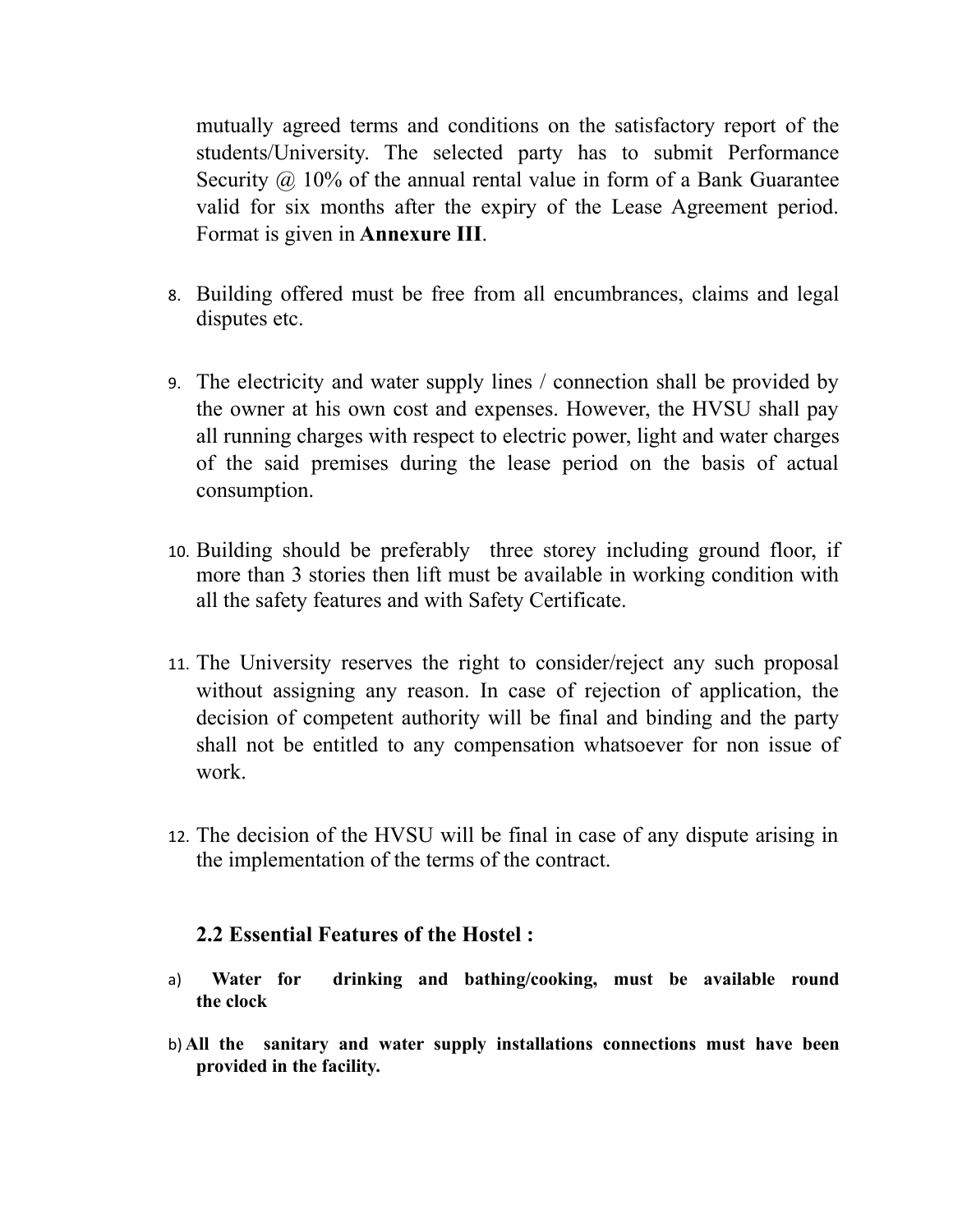- c) **Electrical installation and fittings like power plugs, switches, charging points etc must be in place.**
- d) **All the rooms must have SUFFICIENT lights and fans and provision for cooler with arrangement of electrician in case of power failure.**
- e) **The Service provider/ Building owner must provide document of Sanctioned Electricity load**

f) **The rooms must have sufficient numbers of Furniture (Bed, Study Table & Chair, Almirah with lock for each occupant) mirror,hangers.** 

- g) **Power Back-up facility / Generator with adequate capacity. Arrangement for maintenance of such power back up**
- h) **The building should have been properly constructed as per the approved safety plans. Certificate from building safety authority to be provided.**
- i) **All property tax, all municipality tax, local taxes will be included in the rent. To Furnish details of such viz. Property tax, all Municipal Taxes and other Local Taxes being levied and paid in respect of the accommodation offered.**
- j) **Clearance Safety certificate from Fire Department, Structure Safety Certificate from competent authority.**
- k) **Any other salient aspect of the building which the party may like to mention.**

#### **2.3 Penalty Clause :**

**The University reserves the right to check and inspect the Hostel premises on regular basis by the University Officials / Expert Committee. In case of any deficiency or deviation in services from the clauses mentioned in the EOI/Agreement the University may impose penalty on the service provider / building owner for those deficient services. The penalty will be decided by the expert committee of the University and the decision will be binding on the service provider/ building owner.**

#### **3 Submission of Proposals**

**3.1 Two Bid System:** The original technical proposal shall be placed in a sealed envelope clearly marked **"TECHNICAL BID for Engagement of service provider/**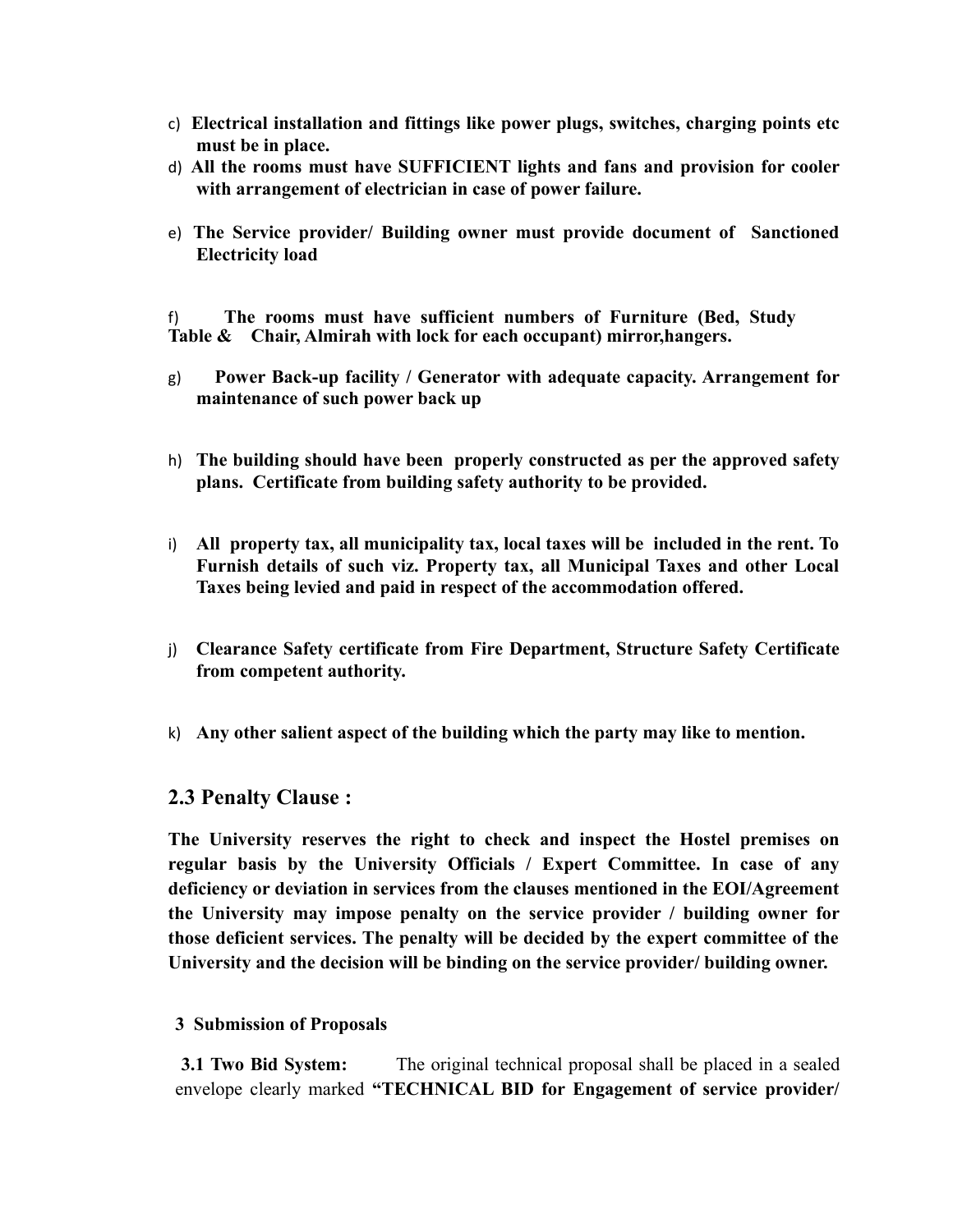**building owner for providing hostel facility to Haryana Vishwakarama Skill University."** Similarly, the original financial proposal shall be placed in a separate sealed envelope clearly marked "**FINANCIAL BID for engagement of service provider/ building owner for providing hostel facility to University.** The sealed envelopes containing the Technical bid, financial bid, shall be placed into an outer envelope and sealed. This outer envelope shall bear the submission address and "**Bid for engagement & hiring of service provider/ building owner for providing hostel facility to Haryana Vishwakarama Skill University (HVSU)' . It will also mention the name of the service provider with address**. The HVSU shall not be responsible for misplacement, losing or premature opening if the outer envelope is not sealed and / or marked as stipulated. This may be reason for rejection of the bid. If the financial proposal is not submitted in a separate sealed envelope duly marked as indicated above, this will constitute grounds for declaring the proposal non- responsive.

### **3.2 Technical Bids will contain**

- i. Ownership document of the building. Copy of EOI & clarifications issued by HVSU to this EOI, if any, **duly signed on each page** by the authorized signatory of the service provider as a mark of acceptance of all conditions of the EOI.
- ii. Fire safety certificate from fire safety department. Structural safety certificate from competent authority. Document for sanctioned Electricity load.
- iii. Cost of the EOI and processing fee of Rs. 1000/- through bank draft / bankers cheque. (Non-refundable) in the name of **Haryana Vishwakarama Skill University – payable at Gurugram.**
- iv. It is mandatory to furnish & comply with the Information in **Annexure I and Essential features of the Hostel.** Technical bids not meeting this requirement or incomplete in any respect will not be considered and summarily rejected.

 **3.3 Financial Bids** will consist of the **Agency / Owner's Name and monthly Rental** along with any other charges to be quoted by the Service Provider. The Financial proposal shall not include any conditions to it and any such conditional financial proposal shall be rejected summarily. The Financial bid has to be submitted in the format as per **Annexure II**.

#### **4 Process for technical evolution**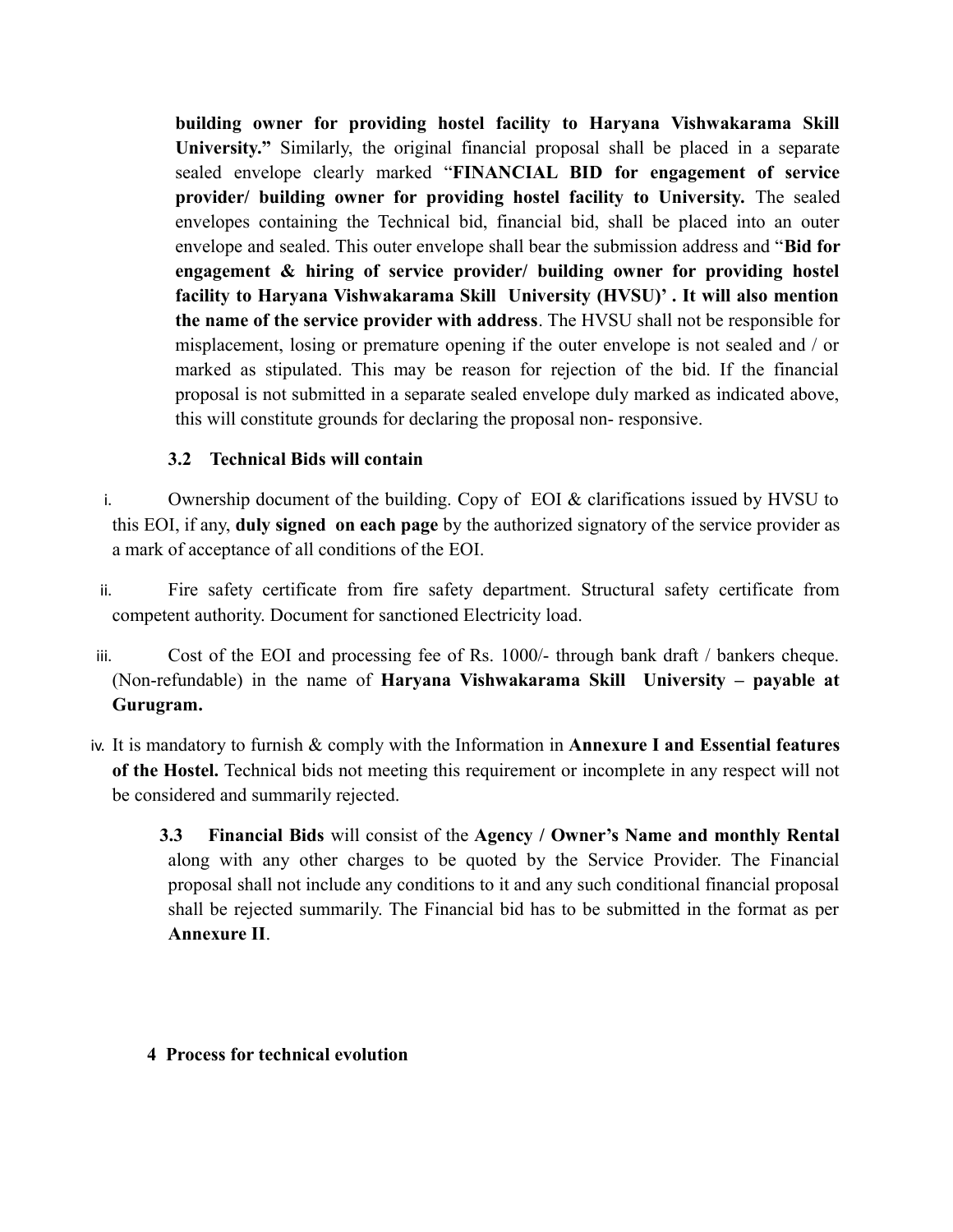Technical bids submitted by the bidders would be examined and the premises of valid bidders would be inspected by the expert committee constituted by the HVSU on 29.08.17.

 The financial bids of only those bidders will be opened whose premises have been found to comply with the **technical requirements and essential features** of the hostel.

#### **5 COMMENCEMENT & TERMINATION**

- 1. **The agreement for hiring of buildings/accommodation shall come into force immediately after it is executed and shall remain in force for the period agreed upon.**
- 2. **The Agreement may be terminated by giving three months'notice by the either party to the Agreement. However, during such notice period the buildings/accommodation along with all on going facilities shall remain in the possession of HVSU.**

#### **ANNEXURE**-I

#### **HARYANA VISHWAKARMA SKILL UNIVERSITY, Dudhola, Palwal.**

#### **FORMAT FOR RENTED ACCOMMODATION FOR STUDENTS HOSTEL**

#### **Technical Bid**

| $\vert$ 1. | Full Particulars of the Legal Owner of the premises |  |
|------------|-----------------------------------------------------|--|
|            | i) Name                                             |  |
|            | ii) Address(es)                                     |  |
|            | iii) Telephone Numbers                              |  |
|            | a) Business                                         |  |
|            | iv) Residential                                     |  |
|            | v) Tele Fax Number                                  |  |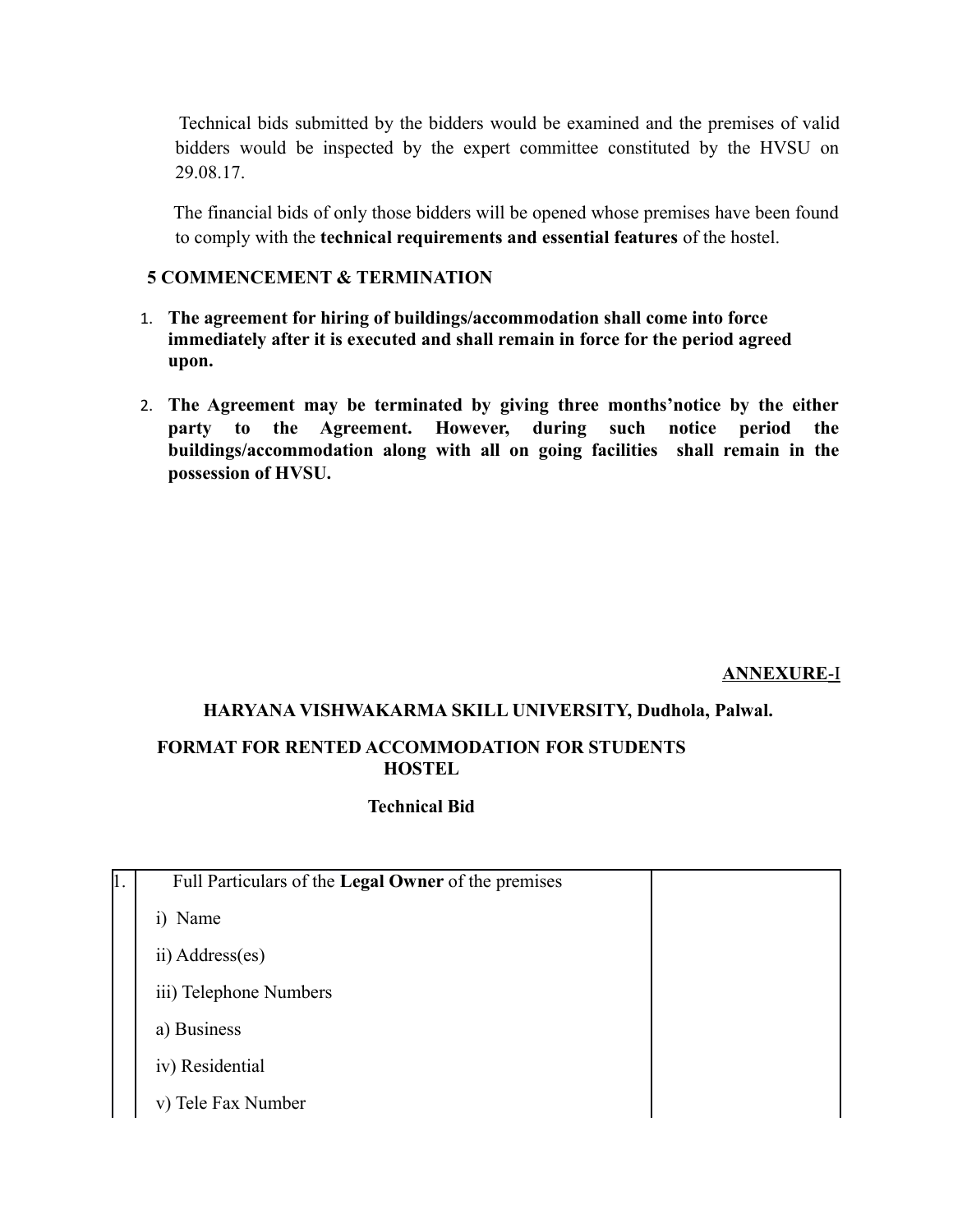|    | vi) E-Mail Address                                                                                                                                                                                                                                 |                     |
|----|----------------------------------------------------------------------------------------------------------------------------------------------------------------------------------------------------------------------------------------------------|---------------------|
| 2. |                                                                                                                                                                                                                                                    |                     |
|    | Total Area offered for rent                                                                                                                                                                                                                        |                     |
|    | i) Total Carpet Area (in Sq. ft)                                                                                                                                                                                                                   |                     |
|    | ii) Total covered area (in Sq. ft)                                                                                                                                                                                                                 |                     |
|    | iii) Total Plinth Area (in Sq. ft)                                                                                                                                                                                                                 |                     |
|    | 3. Are there any items or special services intended to be provided for<br>payment of additional charges (besides the rent)? If so, please<br>indicate each such service/intended to be provided with details of<br>such charges separately against |                     |
|    | 4. Particulars of Year of construction, age of the building etc. Whether<br>accommodation offered for rent, is free from litigation including<br>disputes in regard to ownership, pending taxes, due or like                                       |                     |
| 5. | Ownership Documents, Building approved Drawings, Structure<br>Certificate, Fire Safety clearance Certificate, Sanctioned Load, from<br>respective Authorities                                                                                      |                     |
|    |                                                                                                                                                                                                                                                    | <b>ANNEXURE-I I</b> |

# **HARYANA VISHWAKARMA SKILL UNIVERSITY, Dudhola, Palwal.**

### **FORMAT FOR RENTED ACCOMMODATION FOR STUDENTS HOSTEL**

#### **Financial Bid**

| S.No. | Name of Party | <b>Monthly Rent</b> |
|-------|---------------|---------------------|
|       |               |                     |
|       |               |                     |
|       |               |                     |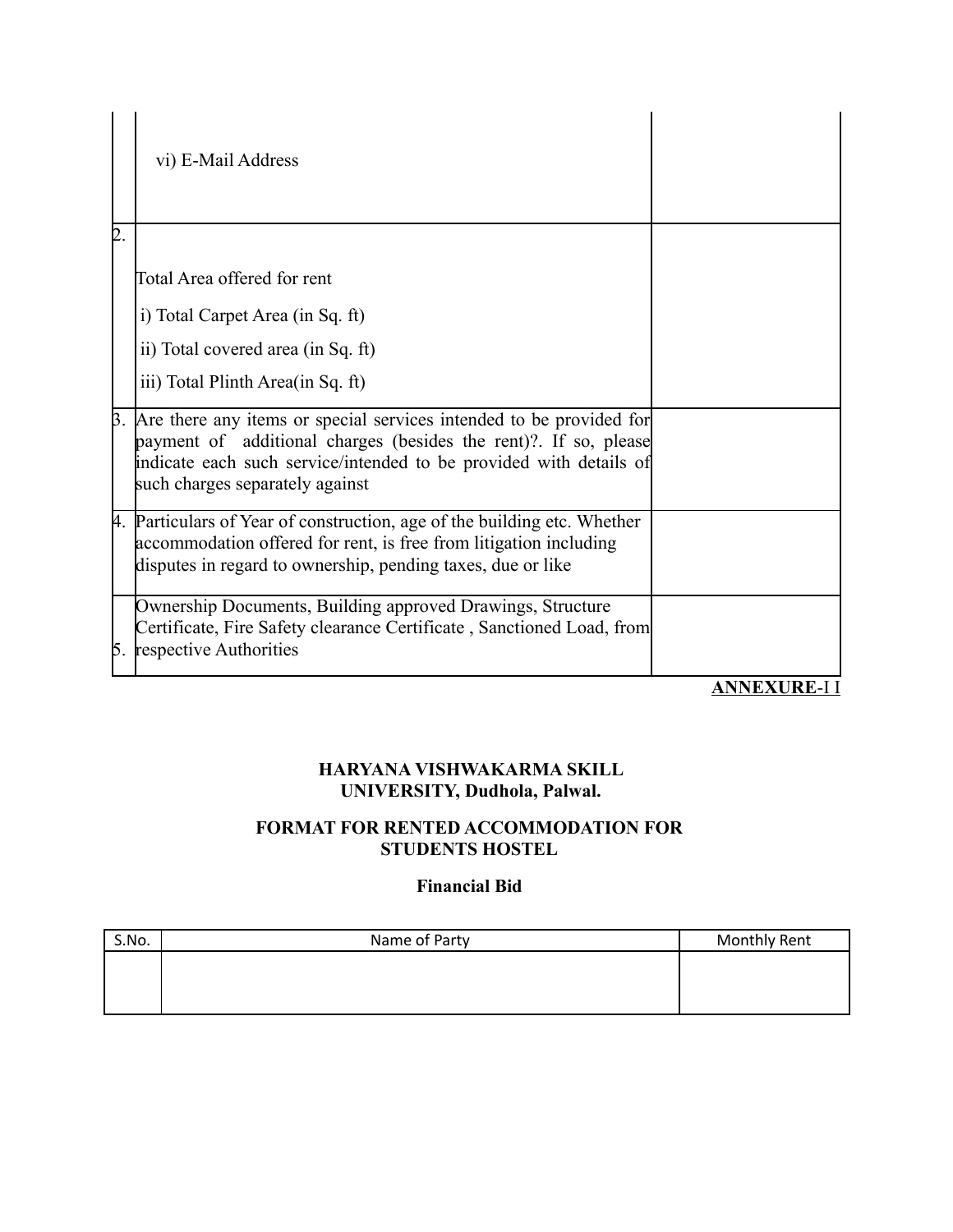## **Annexure III**

## **PERFORMANCE SECURITY**

| To:                                                                                                                                | (Name of Employer)       |  |  |  |
|------------------------------------------------------------------------------------------------------------------------------------|--------------------------|--|--|--|
|                                                                                                                                    | (Address of Employer)    |  |  |  |
| WHEREAS _<br><u> 1989 - Johann Harry Harry Harry Harry Harry Harry Harry Harry Harry Harry Harry Harry Harry Harry Harry Harry</u> | (name and address of     |  |  |  |
| Service provider/ Building Owner) (hereinafter called "Service provider") has undertaken, in                                       |                          |  |  |  |
|                                                                                                                                    | No.                      |  |  |  |
| (date)                                                                                                                             | to                       |  |  |  |
|                                                                                                                                    | (name of Lease and brief |  |  |  |
| description of works) (hereinafter called "the Lease Agreement") AND WHEREAS we agreed to                                          |                          |  |  |  |
| give the Service provider such a Bank guarantee;                                                                                   |                          |  |  |  |
| NOW THEREFOR we hereby affirm that we are the Guarantor and responsible to you, on behalf                                          |                          |  |  |  |
|                                                                                                                                    |                          |  |  |  |
|                                                                                                                                    |                          |  |  |  |